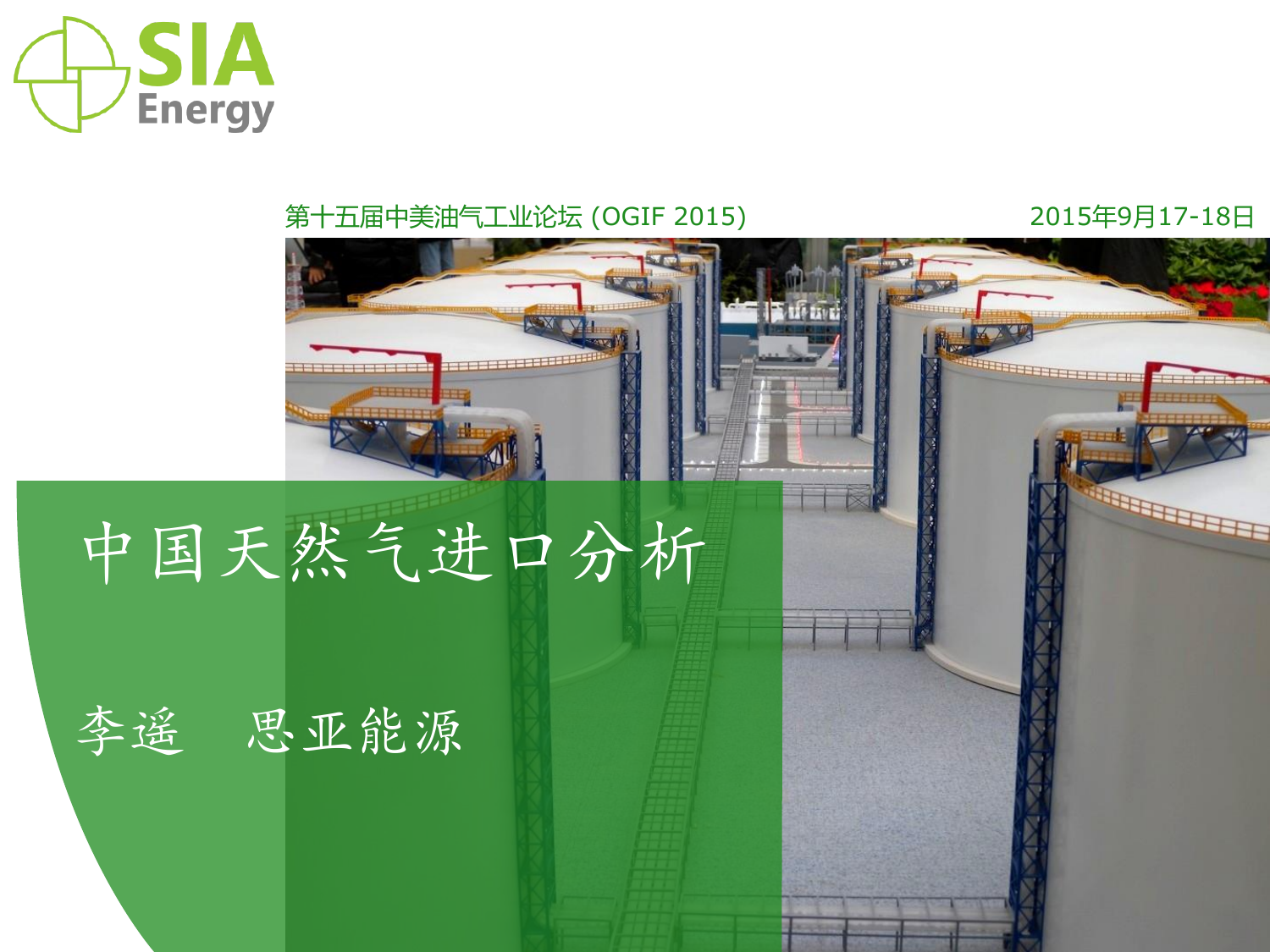

### China Gas Consumption in Global Context



*Source: SIA Energy created from IEA data*

China's 2014 gas consumption was estimated at 17.8 bcf/d, ranking the third in the world, trailing only the United States (73.5 bcf/d) and Russia (44.2 bcf/d).

China's share in global gas consumption rose from 2.7% in 2008 to 4.3% in 2012. SIA Energy expects its share to reach 7.5% by 2020. China gas consumption remains low compare to other countries on per capita basis.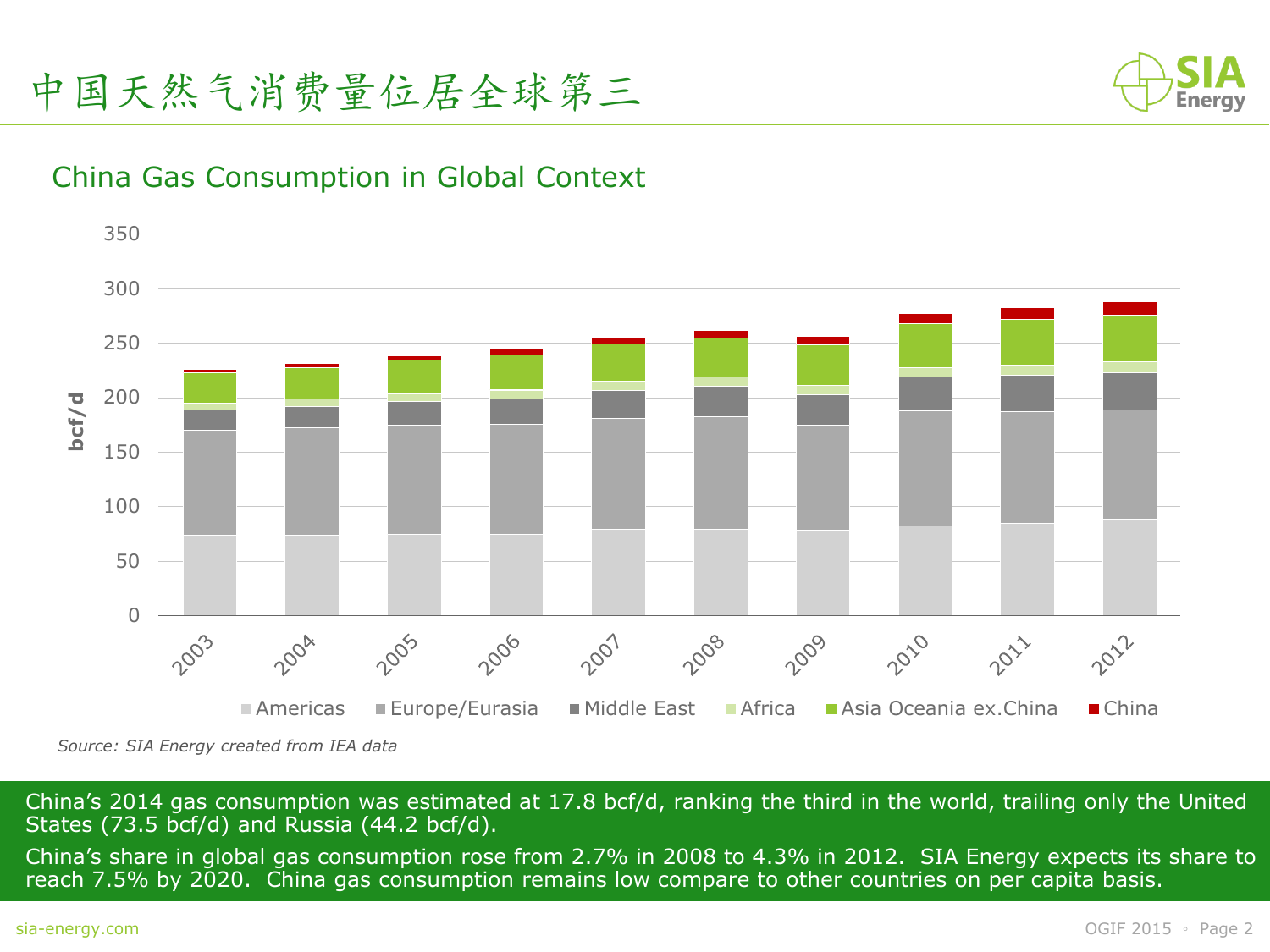

#### Primary Energy Mix, 2012



In the existing (2011-2015) and next Five Year Plan (2016-2020), Chinese government has committed to improve its energy mix by (1) Mitigating rapid total energy consumption growth through energy efficiency and shifting economic activity mix toward more service sector and more high-value added industry; (2) Tempering the use the coal and boosting cleaner alternative fuels to replace coal share in the fuel mix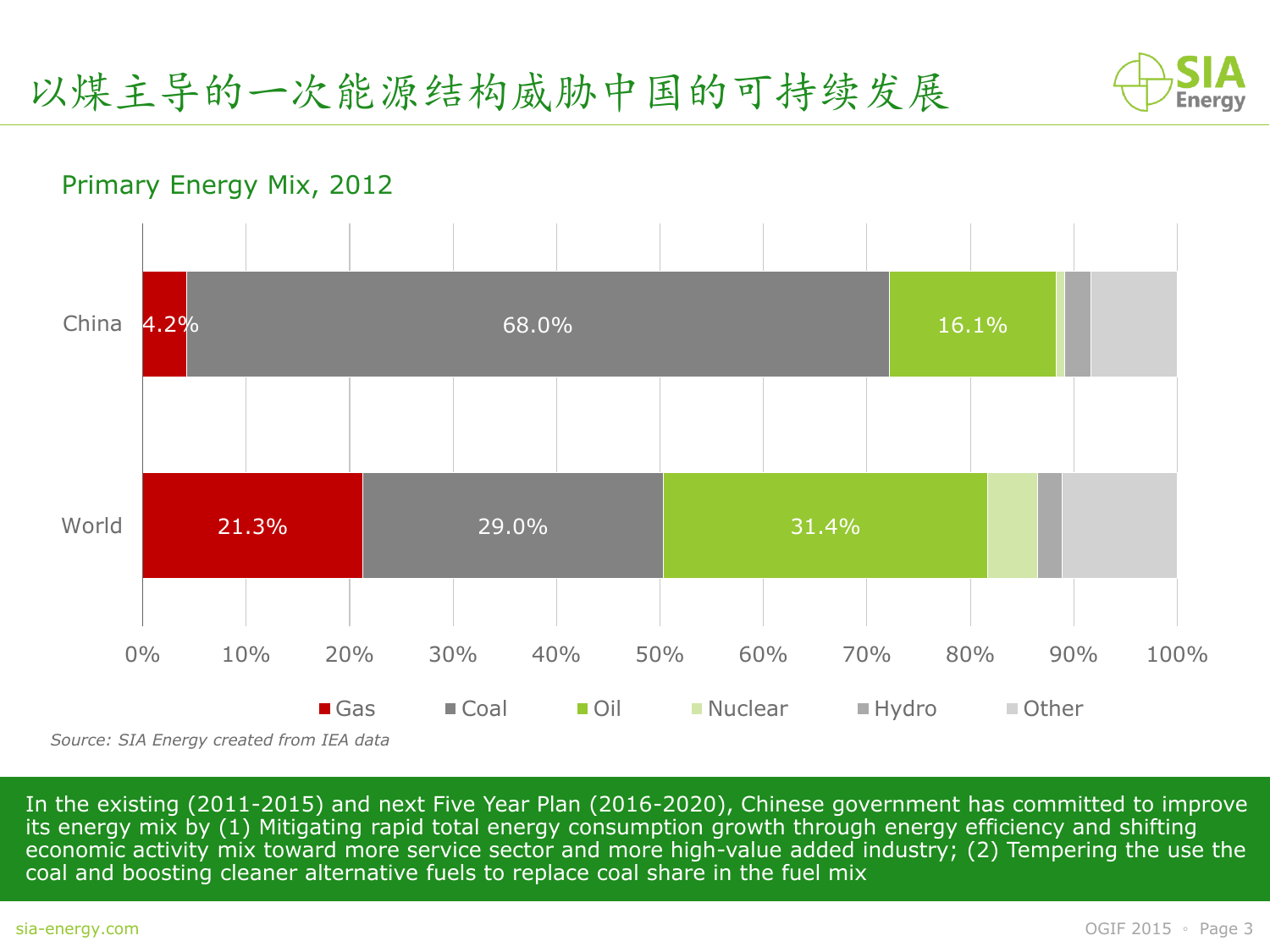## 天然气在中国各行业一次能源结构中的占比远低于 OECD国家



## Gas Penetration in Primary Energy Mix by Sector

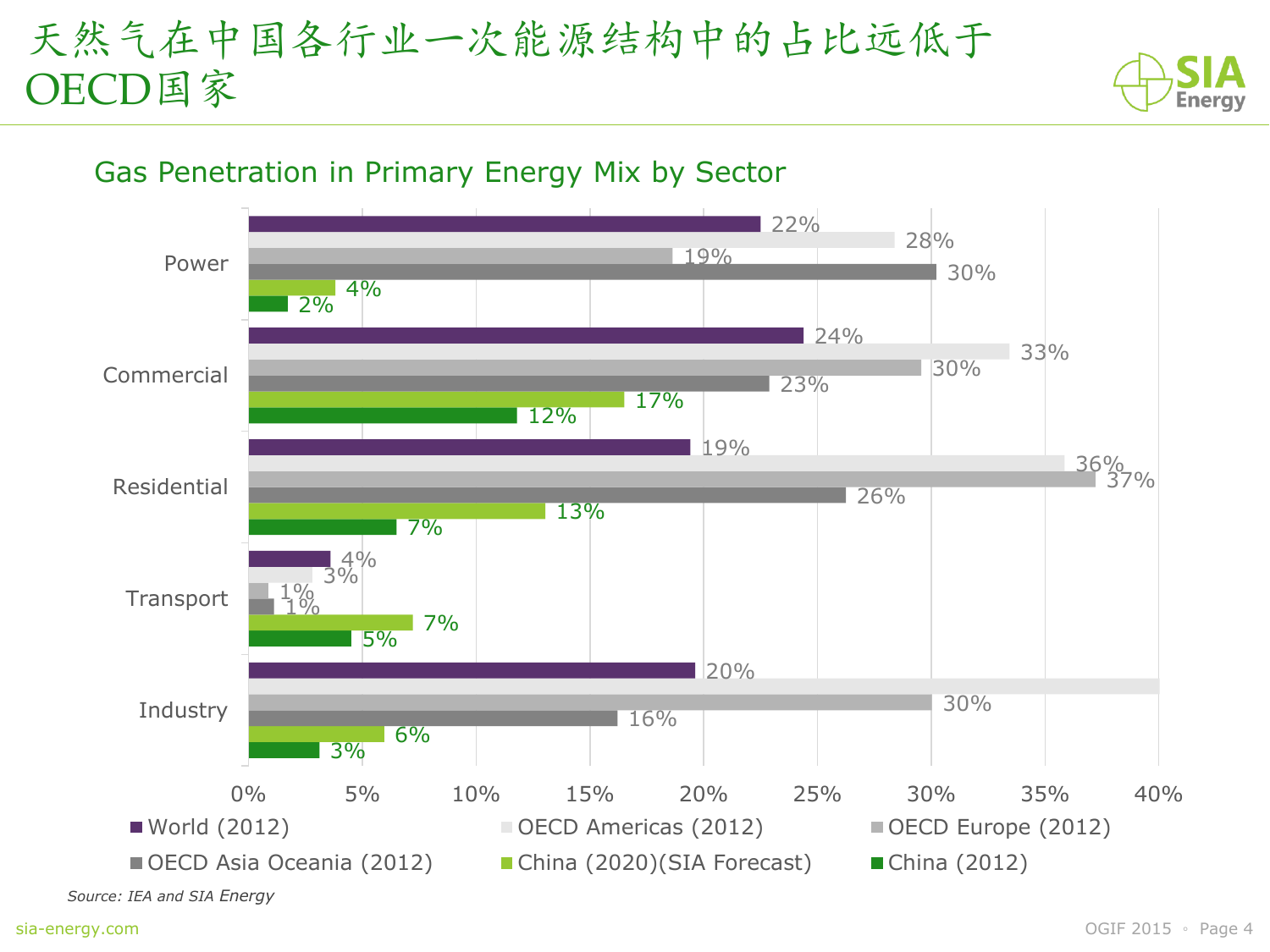## 目前天然气利用政策是在供给紧张的市场条件下制定的



|                           | <b>Priority</b>                                                                                                                | <b>Permitted</b>                                                                                          | <b>Restricted</b>                                                                                                     | <b>Prohibited</b>                                                                              |
|---------------------------|--------------------------------------------------------------------------------------------------------------------------------|-----------------------------------------------------------------------------------------------------------|-----------------------------------------------------------------------------------------------------------------------|------------------------------------------------------------------------------------------------|
| <b>City Gas</b>           | • Residential cooking and<br>hot water<br>• Public service facilities<br>• Commercial<br>• Central heating (existing +<br>new) | • Individual residential<br>heating<br>• Central heating to replace<br>coal                               |                                                                                                                       |                                                                                                |
| <b>Transport</b>          | • NGVs (dual-fuel and LNG-<br>powered; truck, bus, taxi<br>fleets)<br>• LNG-power ships for<br>inland rivers, coastal trade    |                                                                                                           |                                                                                                                       |                                                                                                |
| Industries*               | · Interruptible supply to<br>industries                                                                                        | • Replacing oil in industries<br>• New projects using natural<br>gas<br>• Replacing coal in<br>industries |                                                                                                                       |                                                                                                |
| Storage,<br><b>Others</b> | • City gas storage facilities<br>for peak shaving<br>• Gas distributed energy<br>with a utilization rate<br>>70%               | • Mini LNG for peak shaving                                                                               |                                                                                                                       |                                                                                                |
| <b>Power</b>              | • CBM Power generation<br>• Gas-fired Cogeneration                                                                             |                                                                                                           |                                                                                                                       | • Baseload gas-fired power<br>in major coal areas<br>(Anhui, Shanxi, Shaanxi,<br>In. Mongolia) |
| <b>Chemicals</b>          | <b>· Interruptible</b> gas to<br>produce hydrogen                                                                              | • Natural gas to hydrogen,<br>except when interruptible                                                   | • Ammonia<br>(green//brownfield)<br>• As a raw material for other<br>chemicals (acetylene)<br>• Fertilizer (newbuild) | • Methanol<br>(green//brownfield)<br>• Gas replacing coal for<br>Methanol production           |

sia-energy.com OGIF 2015 ◦ Page 5 *\*Industries include: building materials, machinery, electronics, textile, petrochemical, metallurgy*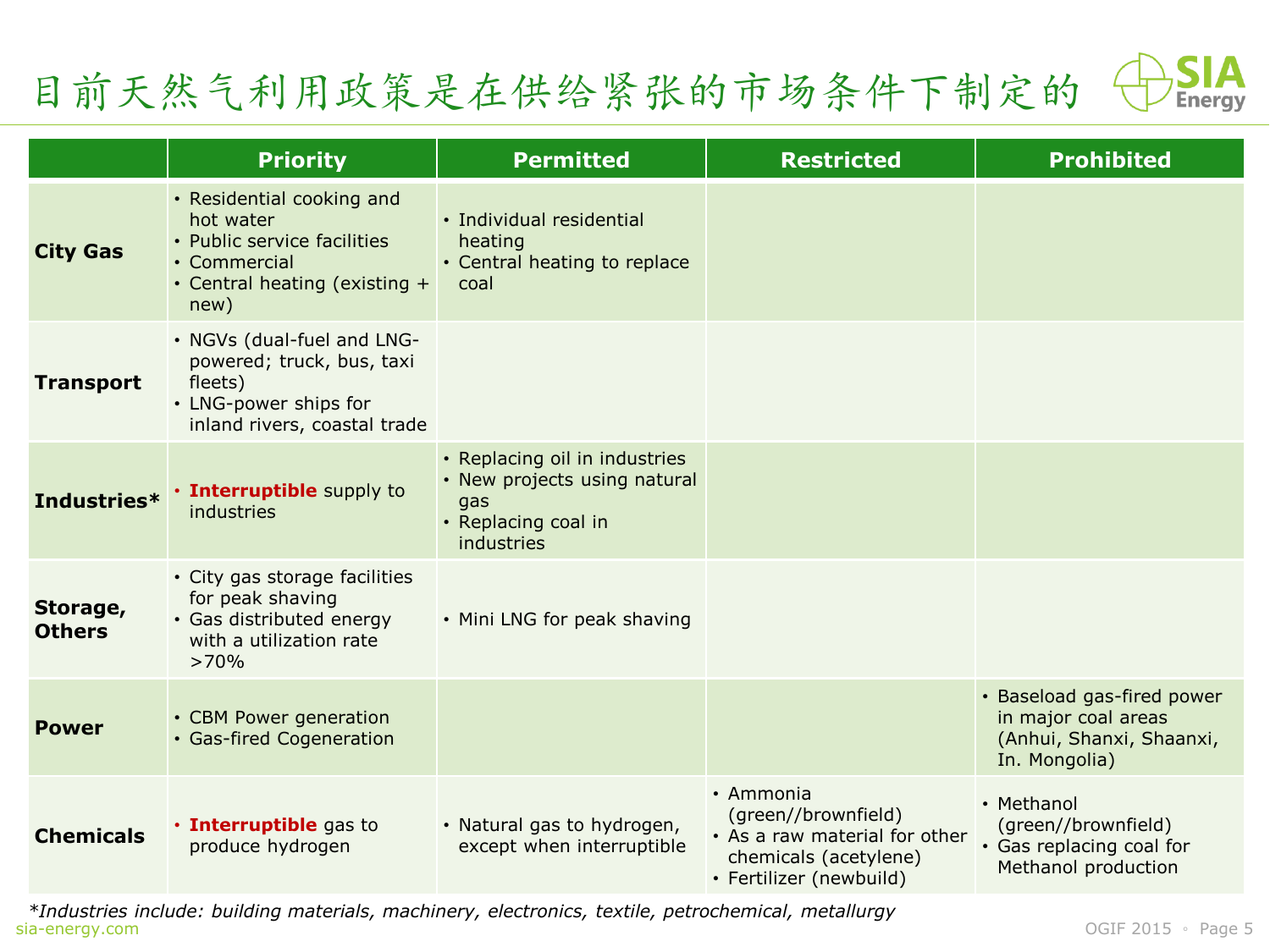

#### China Gas Imports by Source (2012-June 2015)

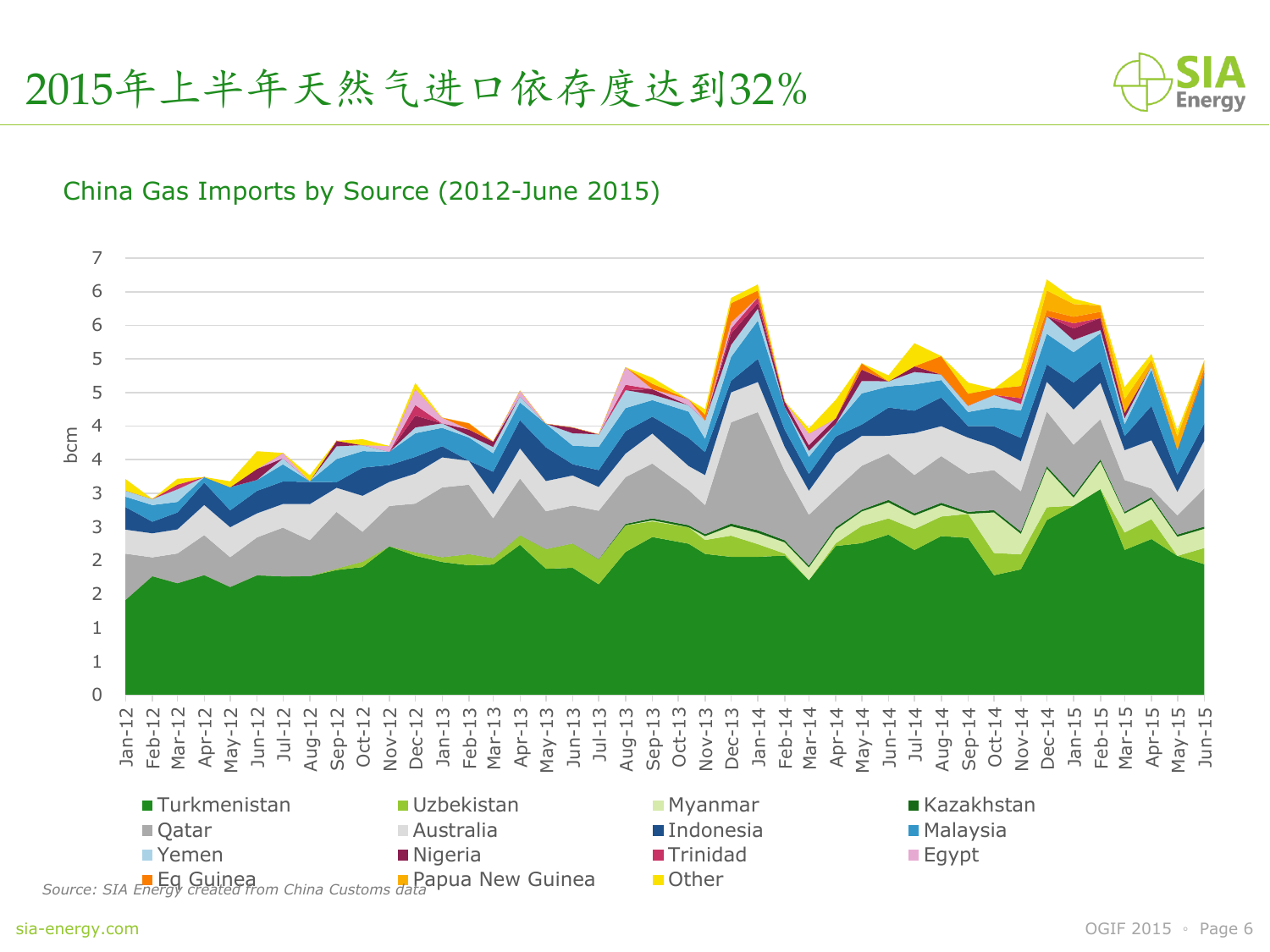*Source: SIA Energy created form China Customs data Source: SIA Energy created form China Customs data*



#### China Gas Imports 1H 2015

#### Year-on-Year Growth of Gas Imoprts by Source 1H 2015



最大进口份额来自于土库曼斯坦、澳大利亚和卡塔尔

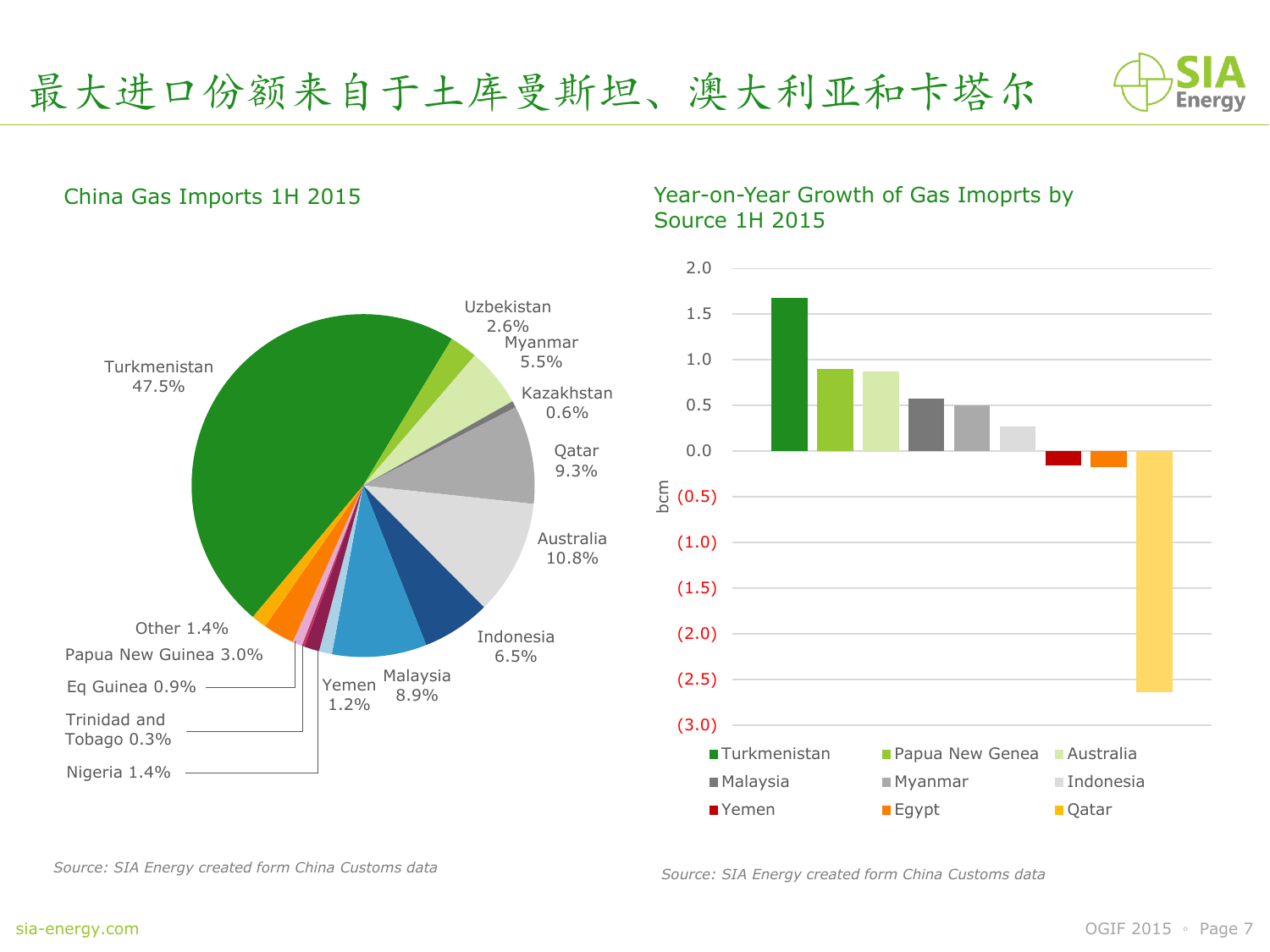

#### China 2014: Gas Supply Cost Curve (@ average Brent \$99/bbl)



*Source: SIA Energy*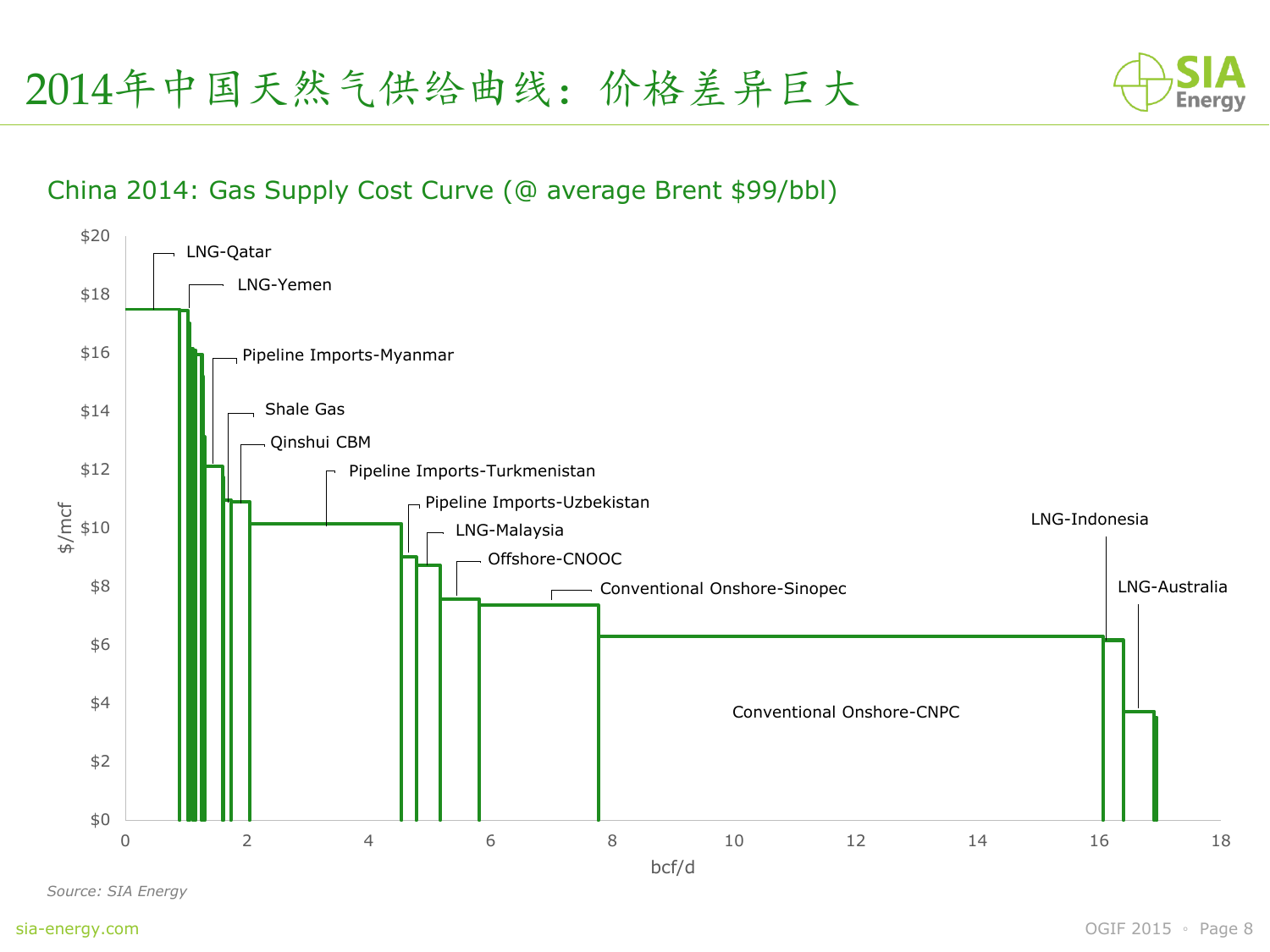







#### Onshore Conventional Gas Realized Prices Offshore Conventional Gas Realized Prices



*Source: SIA Energy created from CNOOC Ltd. 20F reports*



#### Weighted Average CIF Prices for LNG Imports

*Source: SIA Energy created from China Customs data*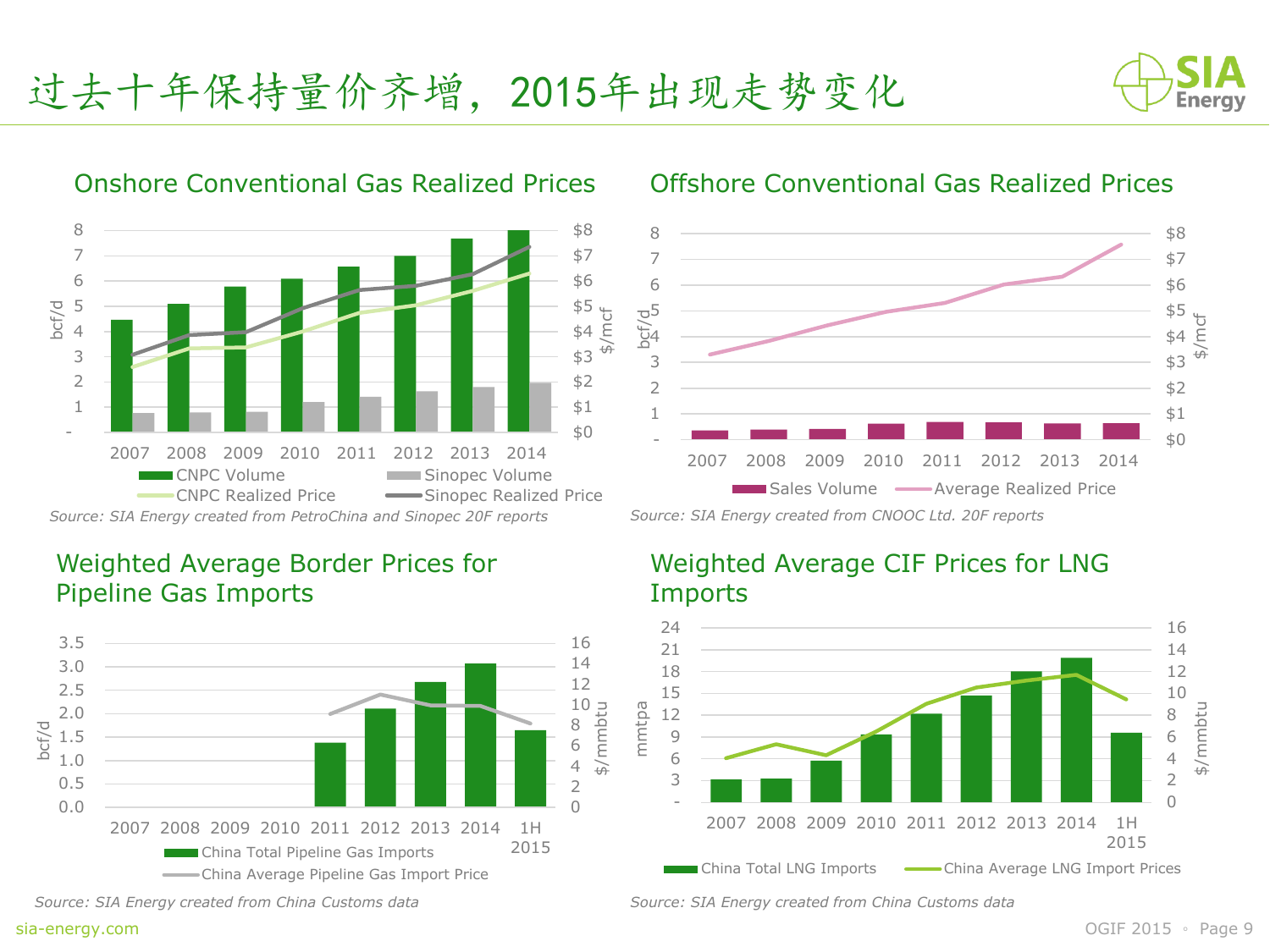

#### Market symptoms:

- Coastal LNG storages are currently full NOCs have difficulty marketing their gas and try to delay their take-or-pay import deliveries, leaving the questions of "over supply".
- Large-scale downstream users refuse to take more gas due to weakness in demand for their end-product and gas cost hike in relative to competing fuels.

#### SIA interpretation:

The over supply challenge is real, but it is a temporary and localized issue. Reasons include:

China's economic restructuring lowered gas demand from high resource-intensive but low-value added industries. Power sector is experiencing its own over-supply cycle; gas power is facing competition from cheap coal and hydro power.

The six-month lag in gas-on-oil pricing of Chinese imports makes retail gas too expensive in relative to oil in industrial and transport sectors.

China's non-residential gas pricing reforms lifted prices for over half of China's downstream users for three consecutive years, however, the oil-linked formula was not closely observed when oil prices fell.

**Lack of TPA access to gas infrastructure**: In an environment of falling international prices, NOCs are still hoping to market their old LNG imports linked with \$100/bbl oil at cost plus, unwilling to sell at loss; lack of 3<sup>rd</sup> party access to LNG terminal and gas pipelines leaves buyers no alternative to source cheaper gas from international markets.

**Provincial grids add cost**: NOCs started to offer discount to direct supplied large industrial and power users, but they are reluctant to offer the same to the middle men – especially where provincial grids dominate local distribution.

**City gas exclusive marketing rights defer rural pipeline development**: City gas operators usually pick the more lucrative markets first and leave much rural areas uncovered. As China's urbanization continues and trunk pipelines become more available, city gas sector still has room to expand, but this takes 2-3 years to develop.

Previously, due to limited gas supply, China's gas utilization was constrained (certain gas-guzzling large industrial, chemical and power user were prohibited or restricted from gas access, even if they were willing and able to pay). With the newly available supply and infrastructure, gas utilization restriction is expected to be loosened, especially in the non-peak seasons.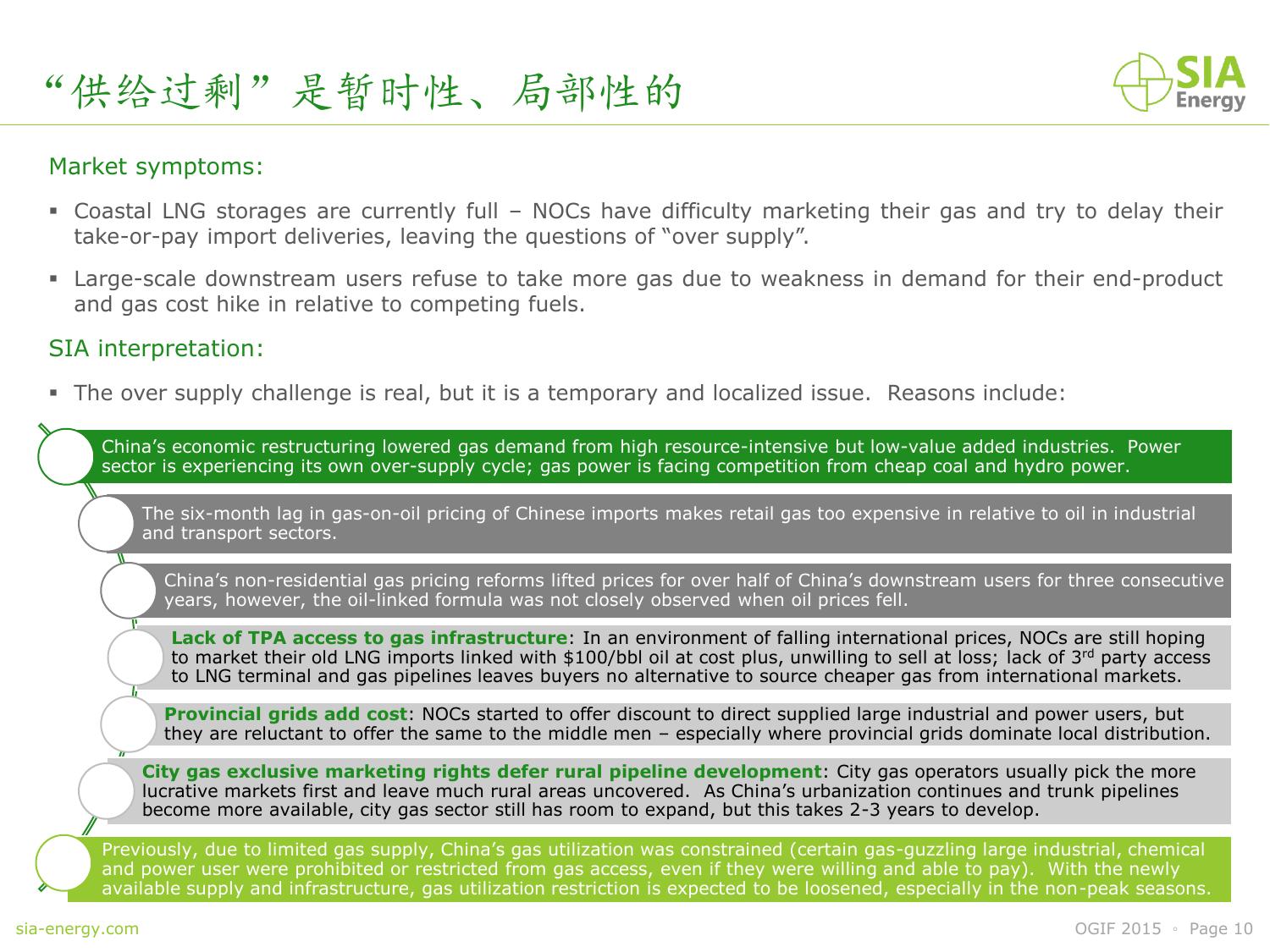

#### Brent, JCC, Qatar LNG CIF and LPG Wholesale Price Change from Peak



Implications: Planned oil-to-gas conversion in the transport sector in 2H2014 had been delayed; some industrial users switched back to LPG or coal gas. Situation for gas is expected to improve in 2H2015.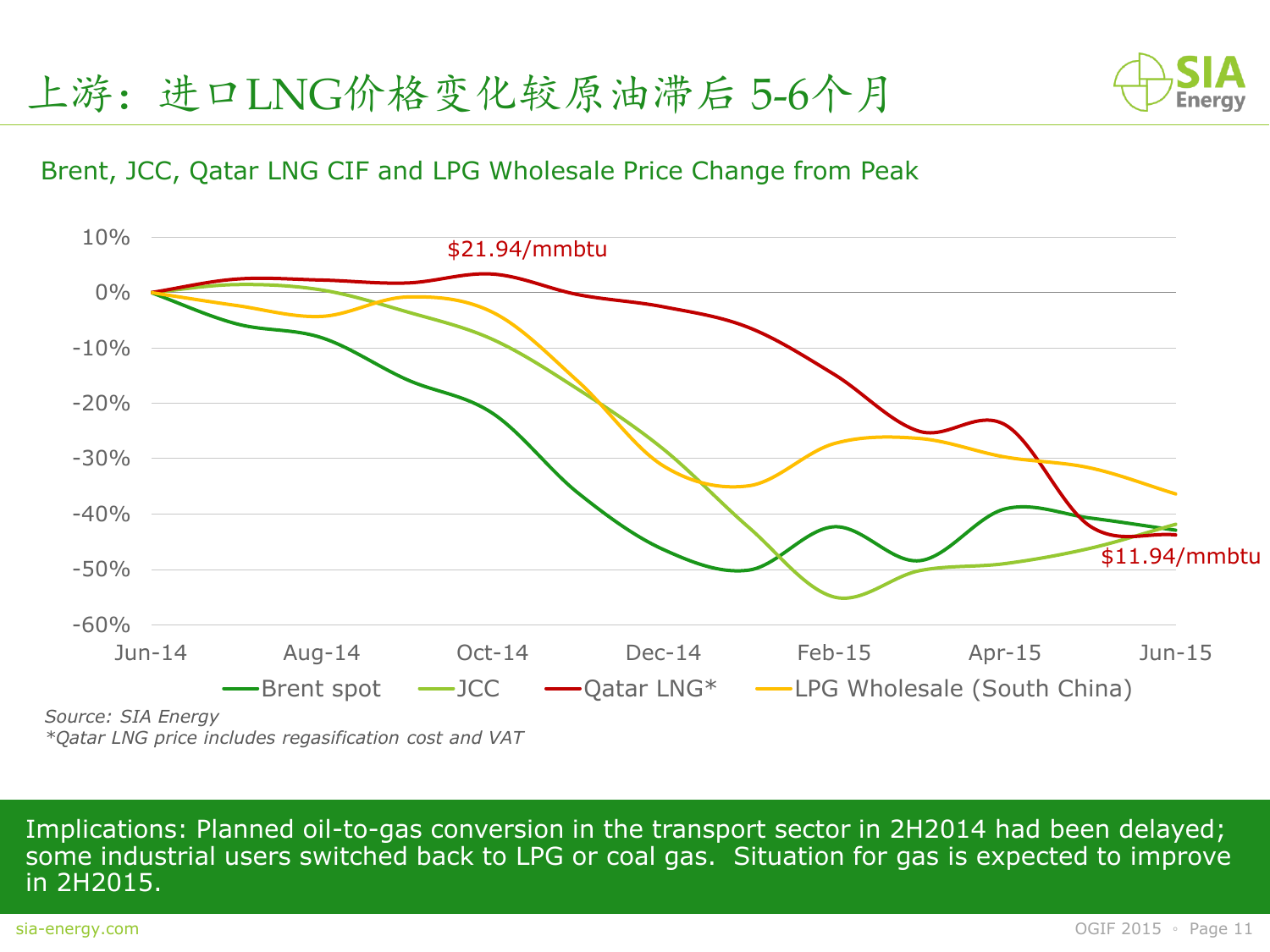

#### End User Pricing Mix in China's Gas Consumption 2012-2015



 $\blacksquare$  Non-residential Base Gas  $\blacksquare$  Non-residential Incremental Gas  $\blacksquare$  Fertilizer  $\blacksquare$  Residential

*Source: SIA Energy*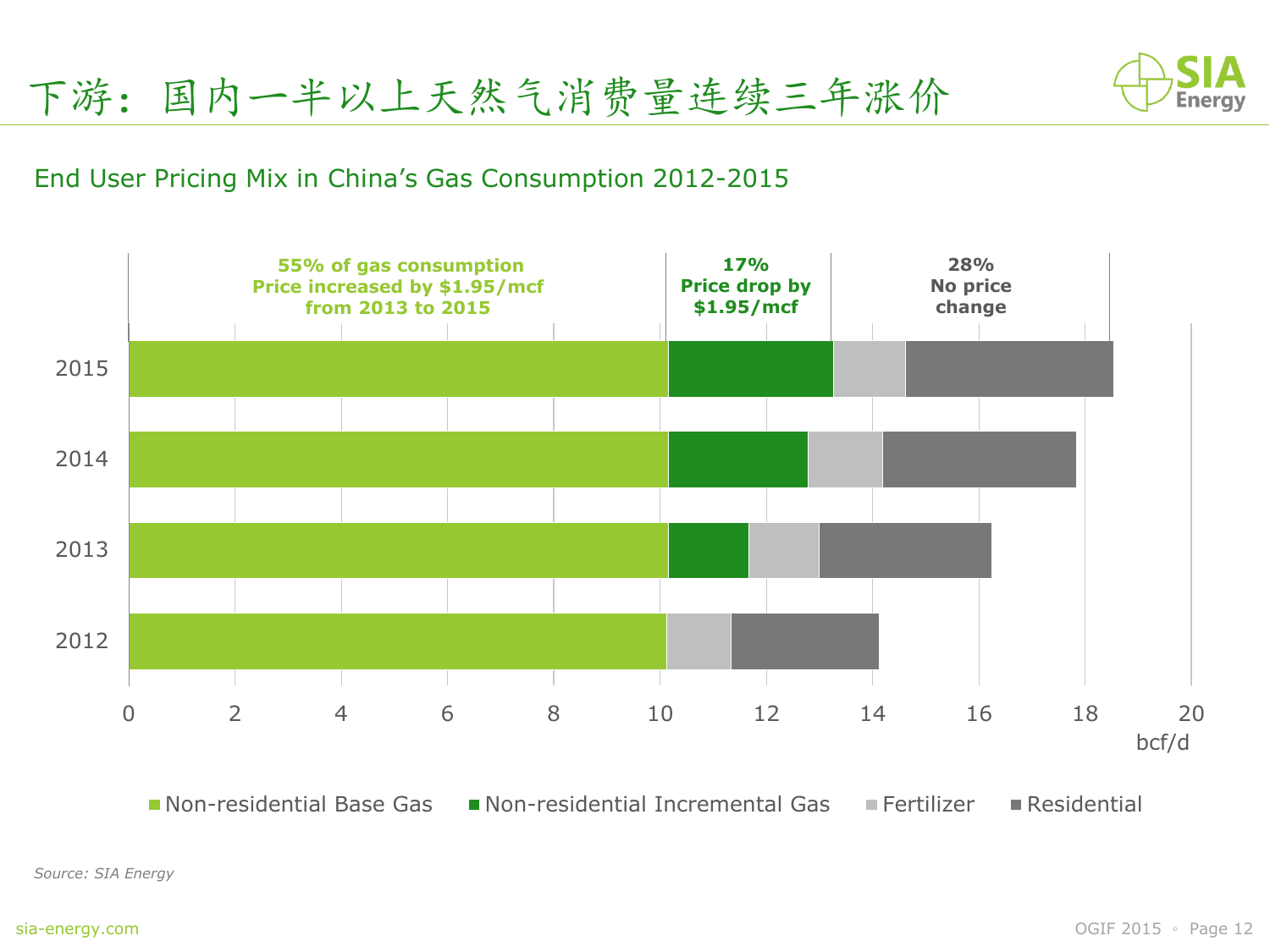天然气产业链结构导致价格传导不畅



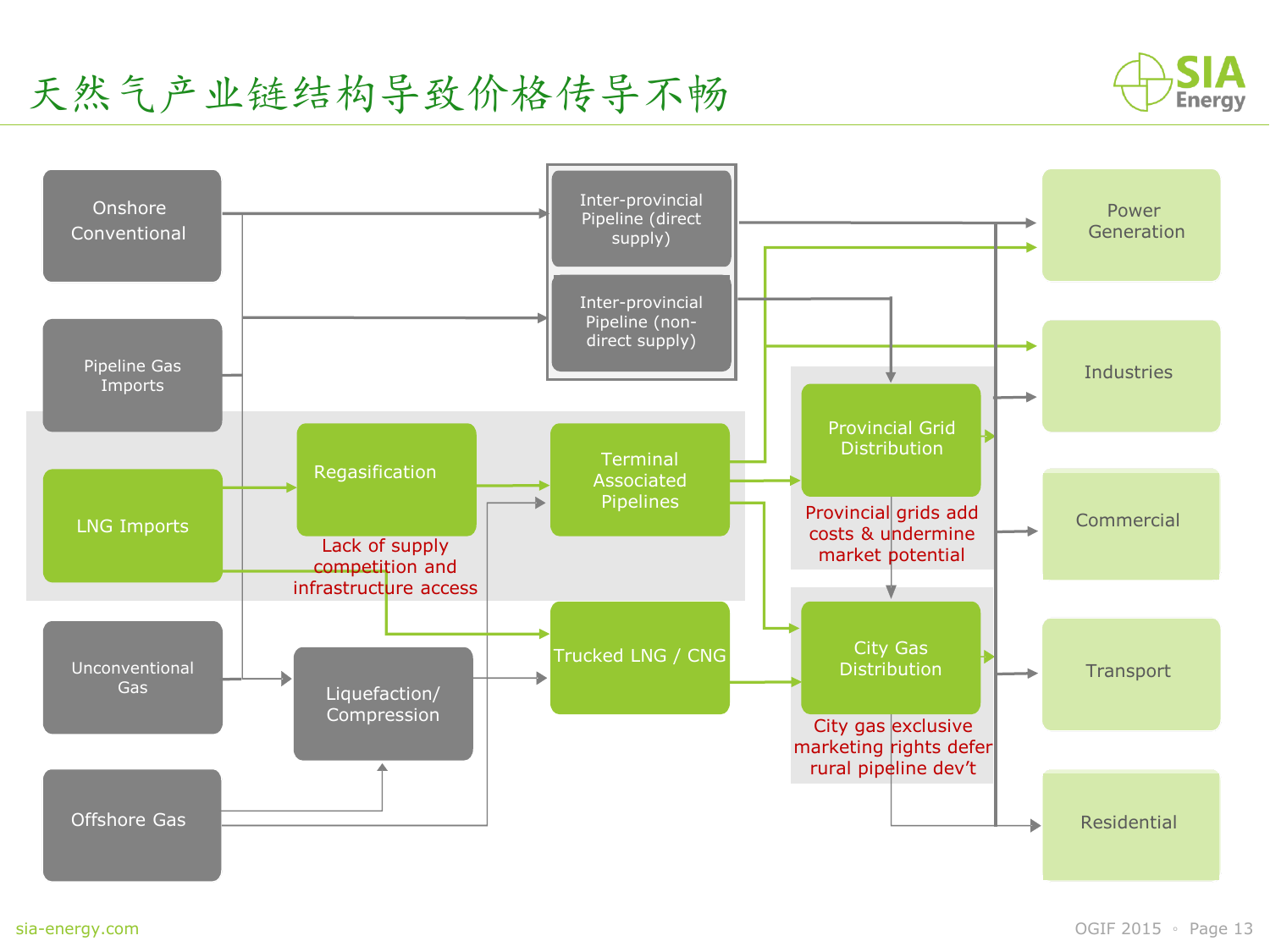## 由需求驱动的第二梯队LNG进口商正在对供给驱动的 "三桶油"发起挑战



 They are market-pull (vs NOC's supply-push approach): NOCs are historically upstream driven, and downstream gas was not their strategic focus in the past; on the contrary, most second-tier players want to import gas for self use or existing captive market, and can gain an upper hand in a buyer's market.



- The new LNG deals will have more competitive pricing structure and contract terms: with no historical baggage, their import deals can be more competitive vs NOC's pipeline and LNG imports signed years ago in seller's market. Supply and infrastructure competition will also enhance 2<sup>nd</sup>-tier players' bargaining power in gas price negotiation with NOCs.
- They can cut middle men and lower supply costs: some of them are provincial grids (Zhejiang Energy, Yudean), some are city-gas distributors (ENN, Shenzhen Gas, Guangzhou gas, Beijing gas) or LNG distributors. Cutting distribution layers can significantly improve cost competitiveness.
- In a growing market with de-regulation trend, prime terminal sites with suitable port conditions along the coast line are scarce resources by themselves: companies with forward-looking visions have to position themselves early enough to occupy strategic sites in order to capture future market potentials.
- sia-energy.com OGIF 2015 Page 14 They are more willing to offer TPA to other second-tier players: provincial or private players are more profit driven than NOCs and interested in improving utilization rate of their terminal investment.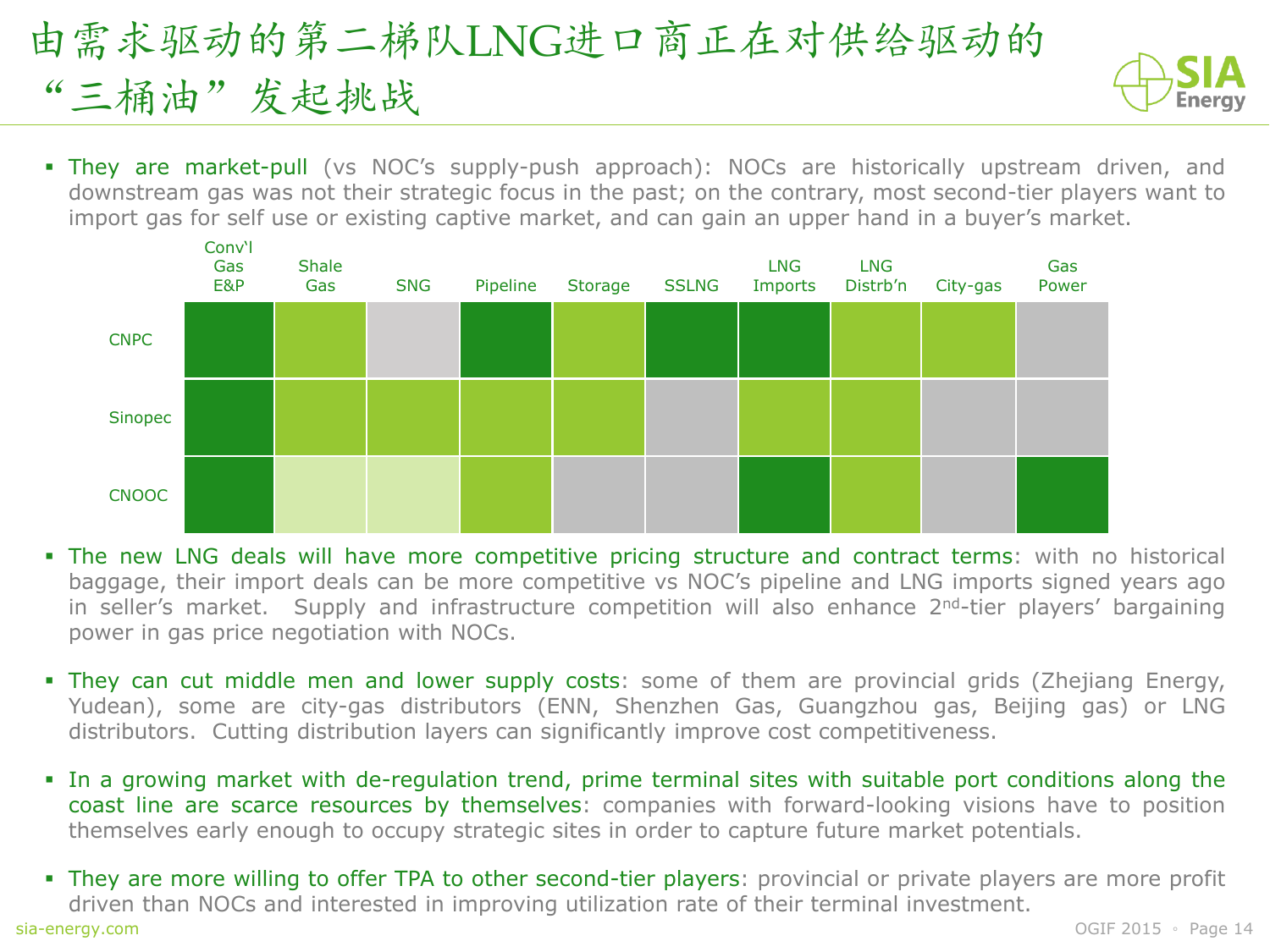

#### China: Gas Supply-Demand Balance



*Source: SIA Energy*

China enjoyed double-digit gas demand growth until 2014. Demand slow down was mainly due to supply/infrastructure monopoly, lag in price adjustment and incomplete cost passthrough along the value chain.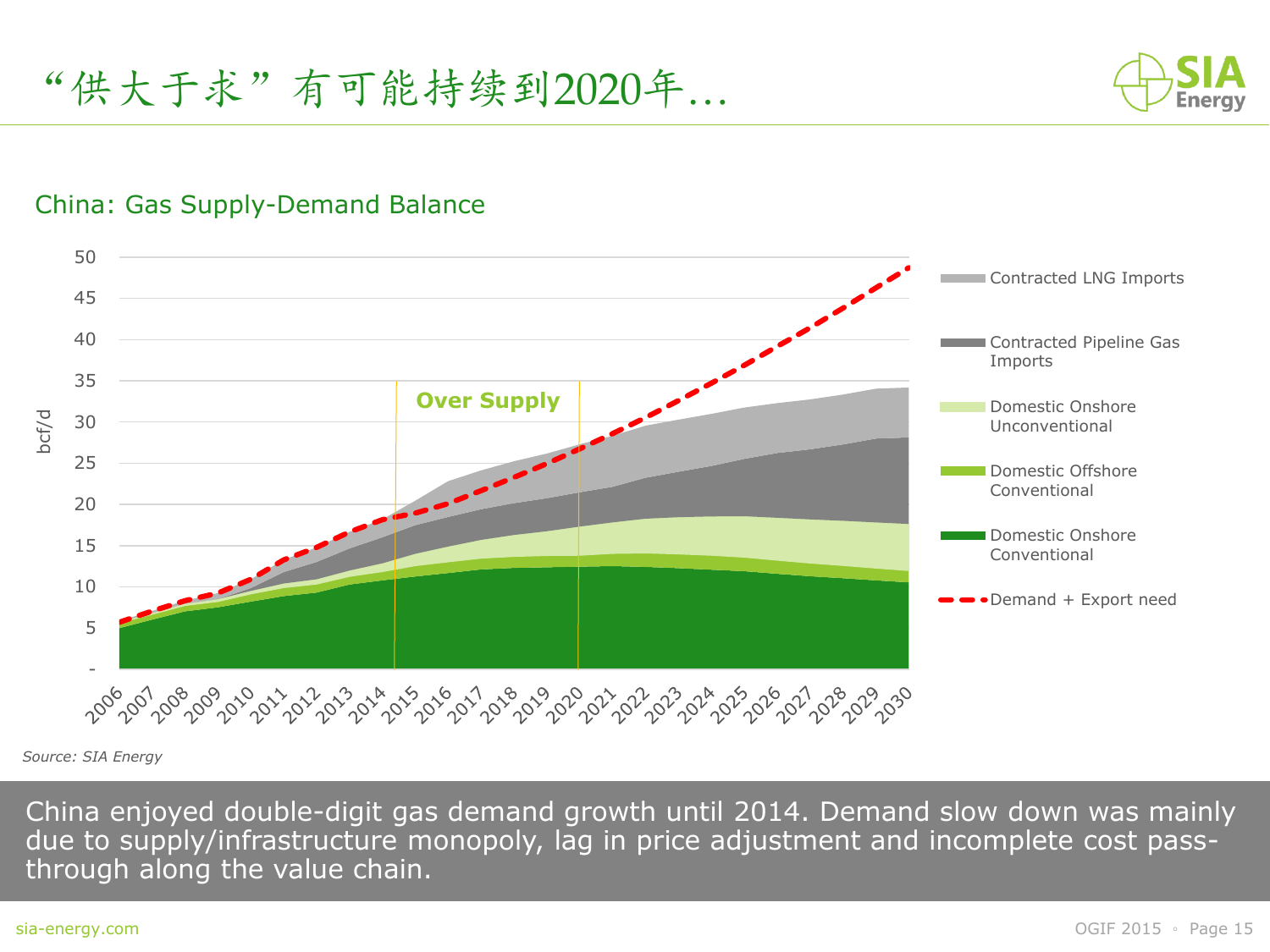

#### China: Gas Supply-Demand Balance



*Source: SIA Energy*

There will be additional LNG demand before 2020, mostly from second-tier LNG players for their under construction terminals. NOCs will take at least five years to digest their over contracted volumes before making new deals in the longer term.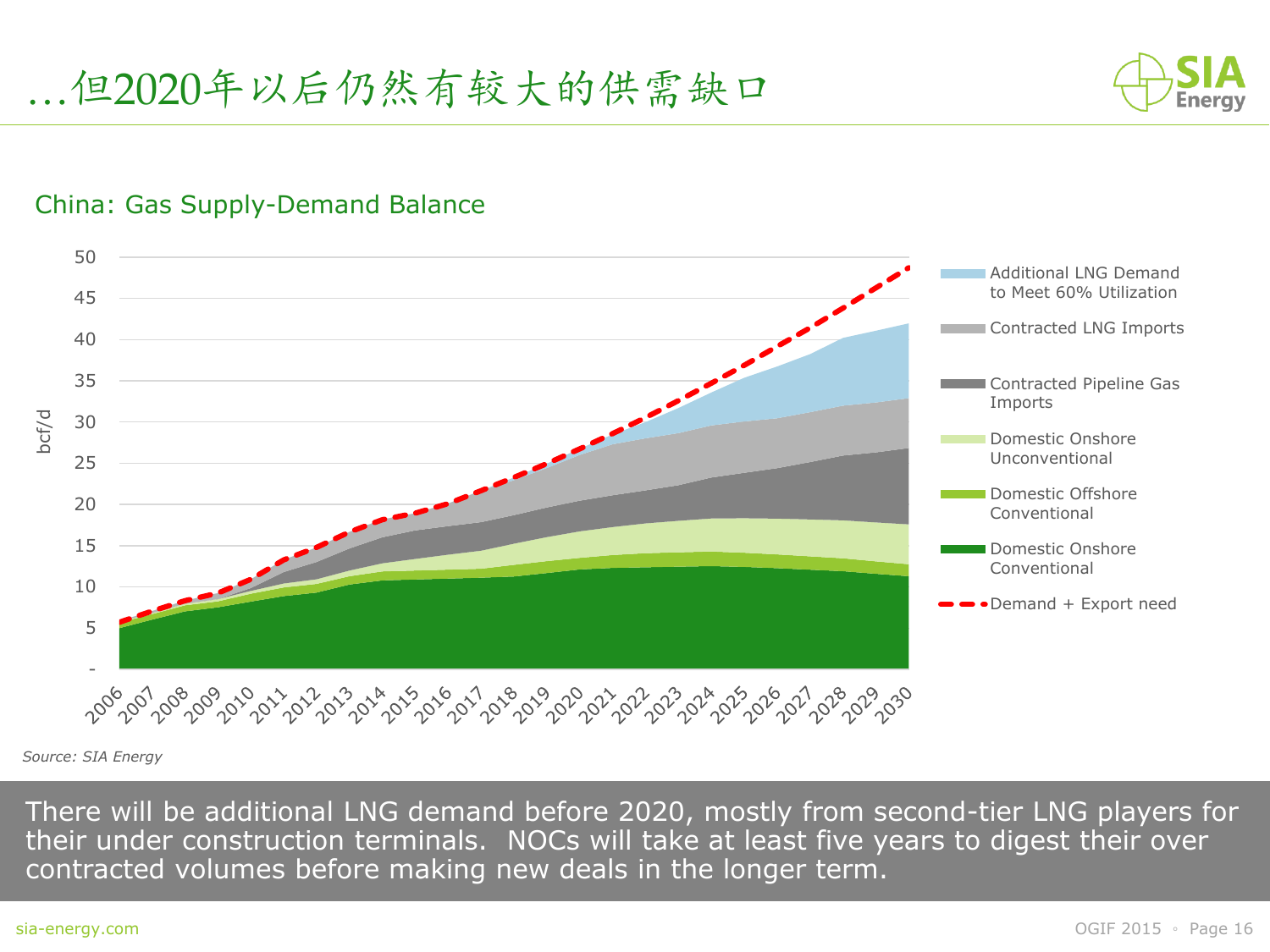

- **International team 70%** members have overseas academic or professional experience, 80% with masters and above degrees, 100% bilingual
- Global consulting experience with international perspective
- **Professional training from** top global energy consultancy
- Founded in Beijing, our primary focus is covering the Chinese oil & gas sector
- Core competency of understanding NOCs, policy implications and geopolitics of oil & gas



- On-the-ground team with local background and connection
- Daily interaction with policy makers and industry players of all types—state-owned and private, large and small, foreign and domestic
- **First-hand market survey** combined with multi-source data and in-depth local insight
- **Tailor-made retainer services**
- **Promptly response to clients'** inquiries
- **Timely commentary on market** and policy developments
- Business-relevant and actionable recommendations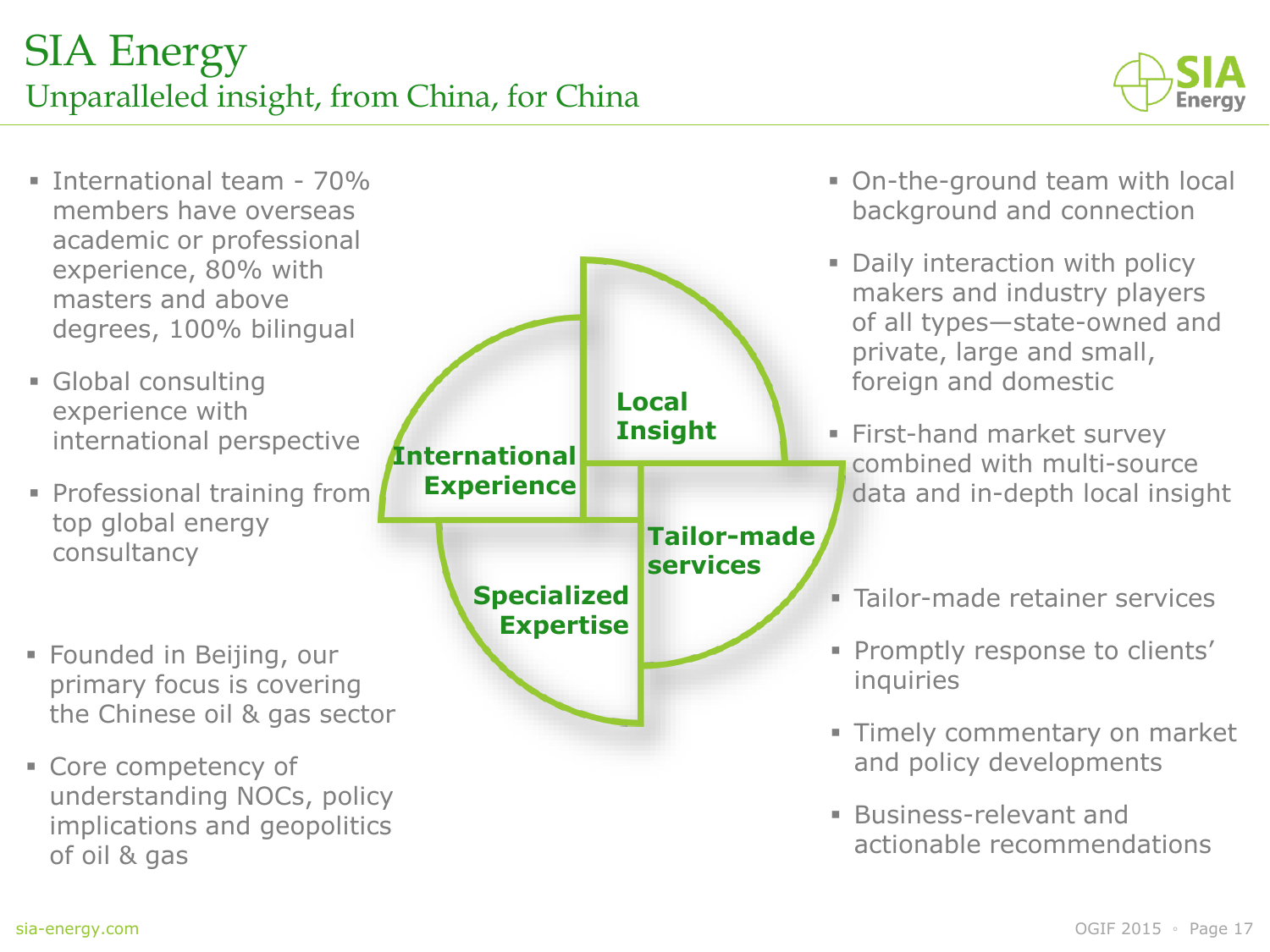## What We Do – Research & Retainer Services



### • Annual Research & Retainer **Subscriptions**

- Energy Policy Service
- China Gas Markets Service
- Company Strategy Service
- China Crude Oil Import Monitor
- China Shale Gas Monitor
- China CBM Monitor
- China SNG Monitor

## • Multi-Client Studies

- China Reform Outlook (2014)
- Chinese NOC Engagement Strategies (2014)
- China Lubricants Market Report (2014)
- Guangdong Gas Power Study (2015)
- Yangtze River Transportation LNG Demand Outlook (2015)

#### • Maps

- Printed wall maps and map books for China oil & gas infrastructure and markets
- SIA oil and gas data terminal
- Interactive mapping tool



#### China Lubricants Market Report

China's lubricants market has been attracting top<br>its strong demand potential, decent margins, libe<br>and openness to non-state investors. But for alr player in this market-even Chinese NOCs-relial data is hard to come by, making it difficult to unit<br>true market size, demand structure and competit<br>environment. This report, based on SIA's sustair monitoring the market, annuary there important

#### This report will help you. . .

access valuable market data access vanisate maintained definitions behind public<br>in China, standards and definitions behind public<br>requiring all data be analyzed and verified. SIA is<br>Lubricants Database is based on our experie<br>and local data access.

understand the supply and demand situation As an example, we not only examine blending car capacity, real production by Group and by player

p a forward-looking vi This study answers an important question for inv<br>-2010 continue for the lubricants market? (<br>five-year forecast, offers an insightful, unco

understand the competitive positions and st We look at the current positions of top state-own any challenges they may be facing

China's oil and gas sector cannot be underst There are various market expectations: liber ges prices, greater access to downstream, must

With 15 years of experience working with a China's oil and gas sector, SIA members have duestions:

China: Reform Ou

The Xi-Li administration - Chine's new leade<br>redesign the current political and economic s<br>up the corruption to boost Chinese Commun The importance of the 3rd Plenary Session,<br>for the new party leadership's reform plans,

#### **Key Client Questions**

- . What is the Xi-Li administration trying to
- . How are these reform goals directly or in-
- . What is škely to be achieved? What is no . What makes the current administra
- political and economic views and what re-<br>goals?
- \* The anti-comuption campaign is unpreci-<br>Impact the Chinese NOCs, especially CNP
- . What is driving change in the relation

· What are likely / possible scenarios for<br>does the impact on oil and gas sector<br>each scenario?







#### **Shale Gas Monitor**

Our Shale Oas Monitor gives you an in-depth look at hot<br>shale gas and tight oil projects in China, as well as the show you are upper our progressing. Covering wholly-owned<br>industry as a whole, are progressing. Covering wholly-owned<br>NOC shale projects, blocks with foreign cooperation, and MLR-<br>awarded blocks, we take a granular approac

In addition to preject details and supply forecasts, the moniin admission to project determ and suppre rorscascs, the not<br>explores above ground and monetization issues including<br>shale policy, infrastructure access and pricing.

Ricked shale gas and tight ail supply and infrantructure development outlook. built up from protect-level analysis

#### At a Glance Shale Gas and Oil Status Update

Quarterly report on exploration, pilot and development progress and challenges at major shale gas<br>and tight oil projects in China

#### Shale Gas and Oil Protect Database

Detailed project-level information covering 1) NOC self-operated shale blocks, 2) Sinu-foreign shale<br>blocks including both joint studies and PSCa, and 3) MLR-awarded shale gas blocks

Shalo Cas Pipeline Database Detailed database on shale gas-dedicated pipelines (partners, operator, status, gas source, design<br>capacity, length, announced start data, risked start date)

#### Reliable Mans

Clear and up-to-date maps of valid shale gas and tight of blocks and pipeline access

Responsive SIA Commentary Timely and insightful commentary on industry events, policy and implications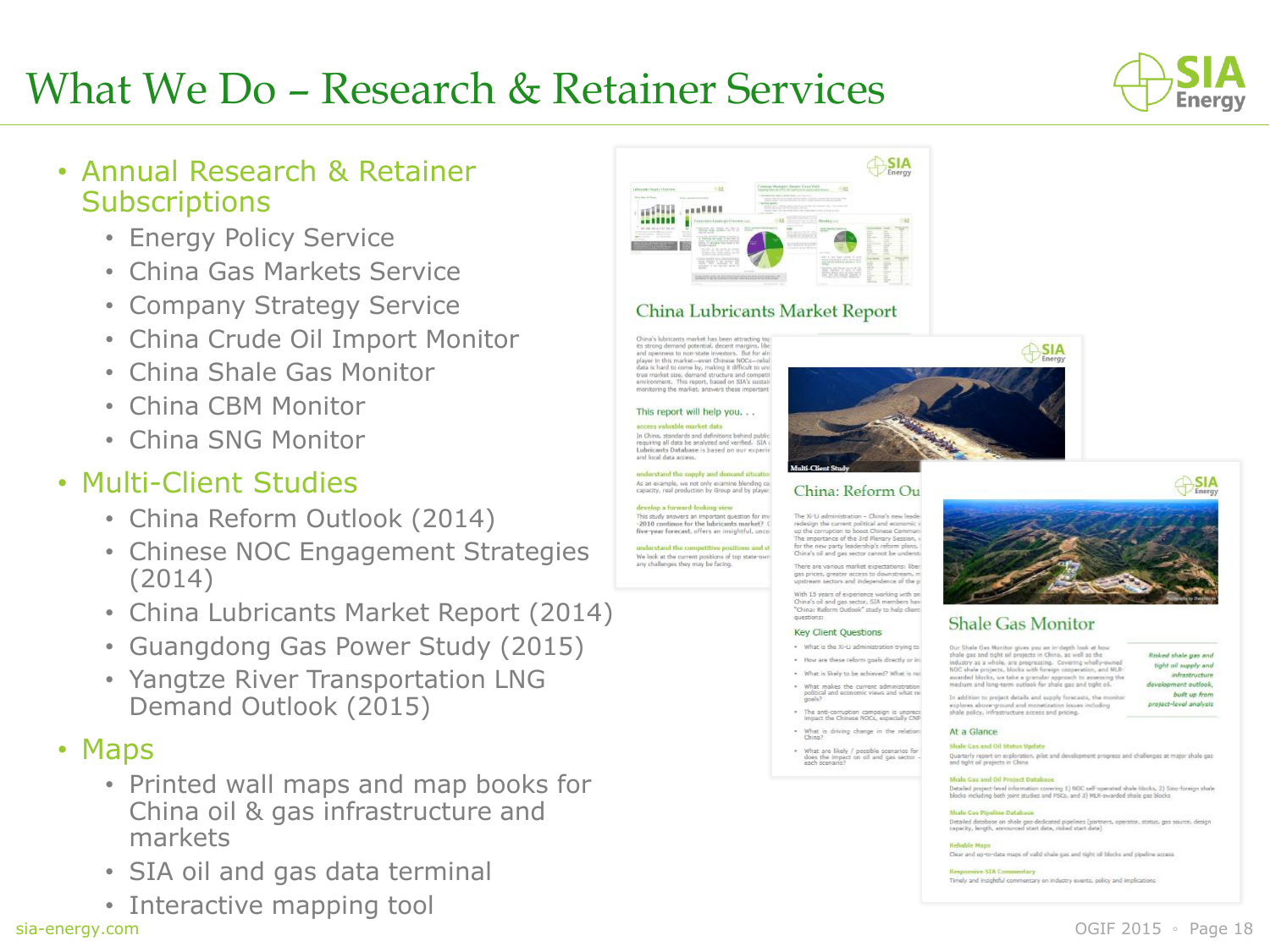

- Politics, Policy and Geopolitical Analysis
	- 12<sup>th</sup> Five Year Plan and Plenary Session
	- Overseas investment and loan-for-oil
	- South China Sea
	- China-Russia and China-Central Asia
- National Oil Company (NOC), State-Owned Company (SOE) Analysis
	- Includes Chinese national service companies (NSCs)
	- Characteristics and power mapping
	- Domestic and overseas investments and drivers

## Market Studies

- Crude, oil products and natural gas
- Supply, demand, pricing, imports, infrastructure
- National, regional provincial and subprovincial
- Service sector market outlook and demand drivers
- Market Entry, Growth Strategies and Partnership Strategies
	- Upstream (conventional, CBM, Shale, etc), midstream, downstream gas, downstream oil, service sector
	- Competitive landscapes
	- Partnering strategies with Chinese NOCs, Energy SOEs, NSCs and private companies

### • Fiscal Terms and PSC Analysis

- Model contracts and operational and fiscal term design for China-foreign shale gas PSC
- Onshore conventional PSC model contracts
- EOR PSC model contract

### • Seminars and Trainings

- Capacity-building for Chinese companies
- Seminars on China's market & policy environment for foreign companies
- Other
	- Due diligence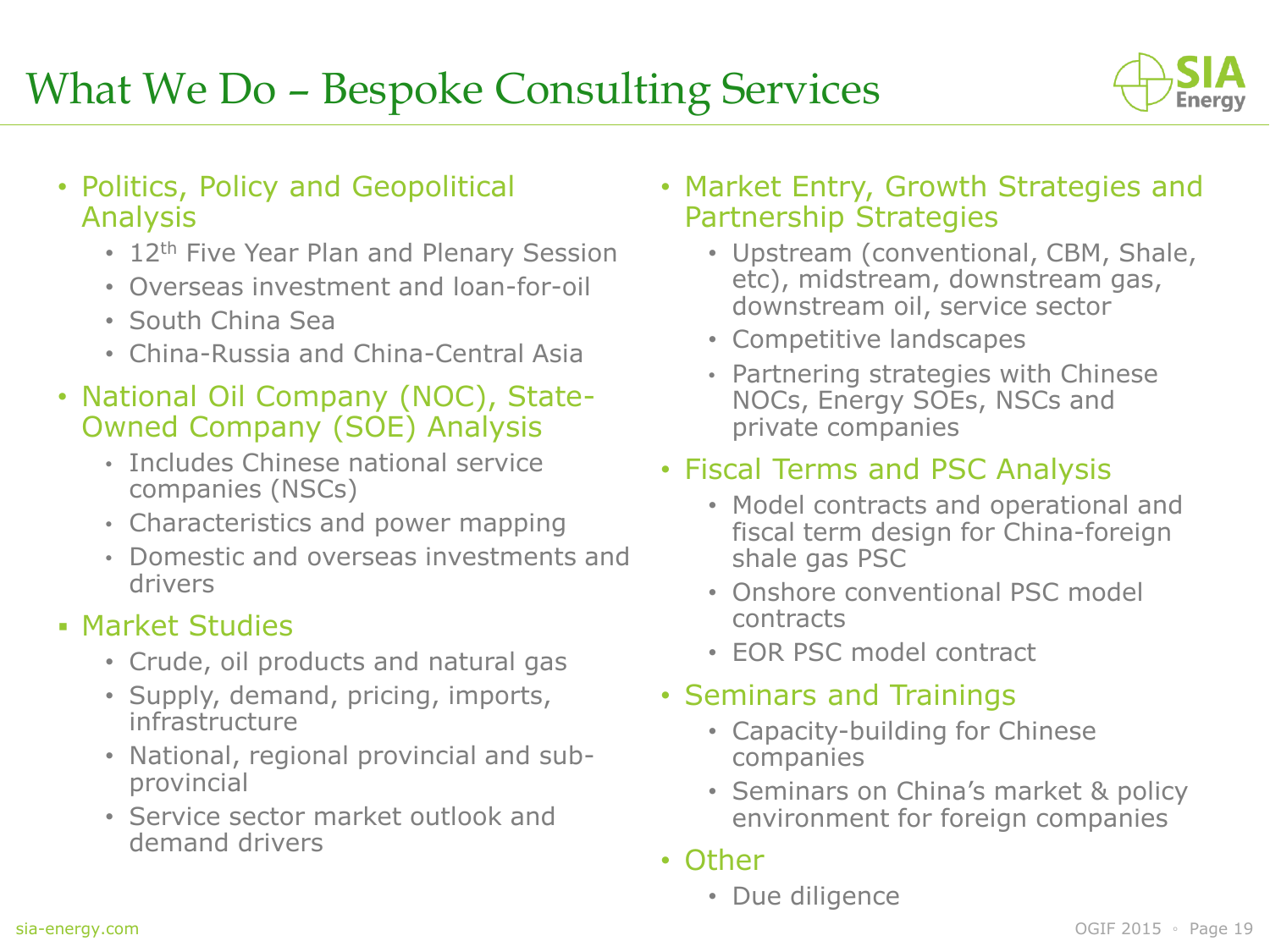## China Gas Market Service – the Offerings



| China Gas Market Data House<br>中国天然气市场数据库                     | China Gas Supply Demand Data - Monthly<br>中国天然气供需数据 - 月度发布                                                                                                                                                           |  |  |
|---------------------------------------------------------------|----------------------------------------------------------------------------------------------------------------------------------------------------------------------------------------------------------------------|--|--|
|                                                               | China Gas Imports Data - Monthly<br>中国天然气进口数据库 - 月度发布                                                                                                                                                                |  |  |
|                                                               | China Land-based LNG Data - Monthly<br>中国陆上LNG工厂项目与运营数据 - 月度公布                                                                                                                                                       |  |  |
|                                                               | China LNG Import Contract Data - Quarterly<br>中国LNG 进口长约合同数据库 - 季度发布                                                                                                                                                 |  |  |
| <b>Company Gas Profile</b><br>公司天然气业务分析报告                     | CNPC/Sinopec/CNOOC Gas Profile - Annual<br>中石油/中石化/中海油天然气业务分析报告 – 年度<br>Second-tier Gas Profile - Annual<br>第二梯队天然气业务分析报告 – 年度                                                                                       |  |  |
| <b>Gas Monitor Report</b><br>天然气追踪报告                          | China Gas Imports Monitor - Quarterly<br>中国天然气进口追踪报告 - 季度                                                                                                                                                            |  |  |
|                                                               | China Land-based LNG Monitor - Quarterly<br>中国陆上LNG工厂追踪报告 - 季度                                                                                                                                                       |  |  |
| <b>China Gas Policies &amp; Market</b><br><b>Commentaries</b> | Policy 101: Third Party Access; Natural Gas Pricing<br>政策101 : 三方准入 ; 天然气定价; 等等                                                                                                                                      |  |  |
| 中国天然气政策和市场即时评论                                                | <b>SIA Commentaries</b><br>SIA天然气市场市场即时评论                                                                                                                                                                            |  |  |
| <b>China Gas Maps</b><br>中国天然气示意图<br>sia-energy.com           | China SNG Projects Map; China Gas Pipelines Map; China<br>LNG Terminals Map; China Underground Gas Storage Map;<br>China Shale Gas Block Map<br>中国煤制气项目图;天然气管道示意图;LNG接收站示意图;地下<br>储气库图;页岩气区块图<br>OGIF 2015 • Page 20 |  |  |